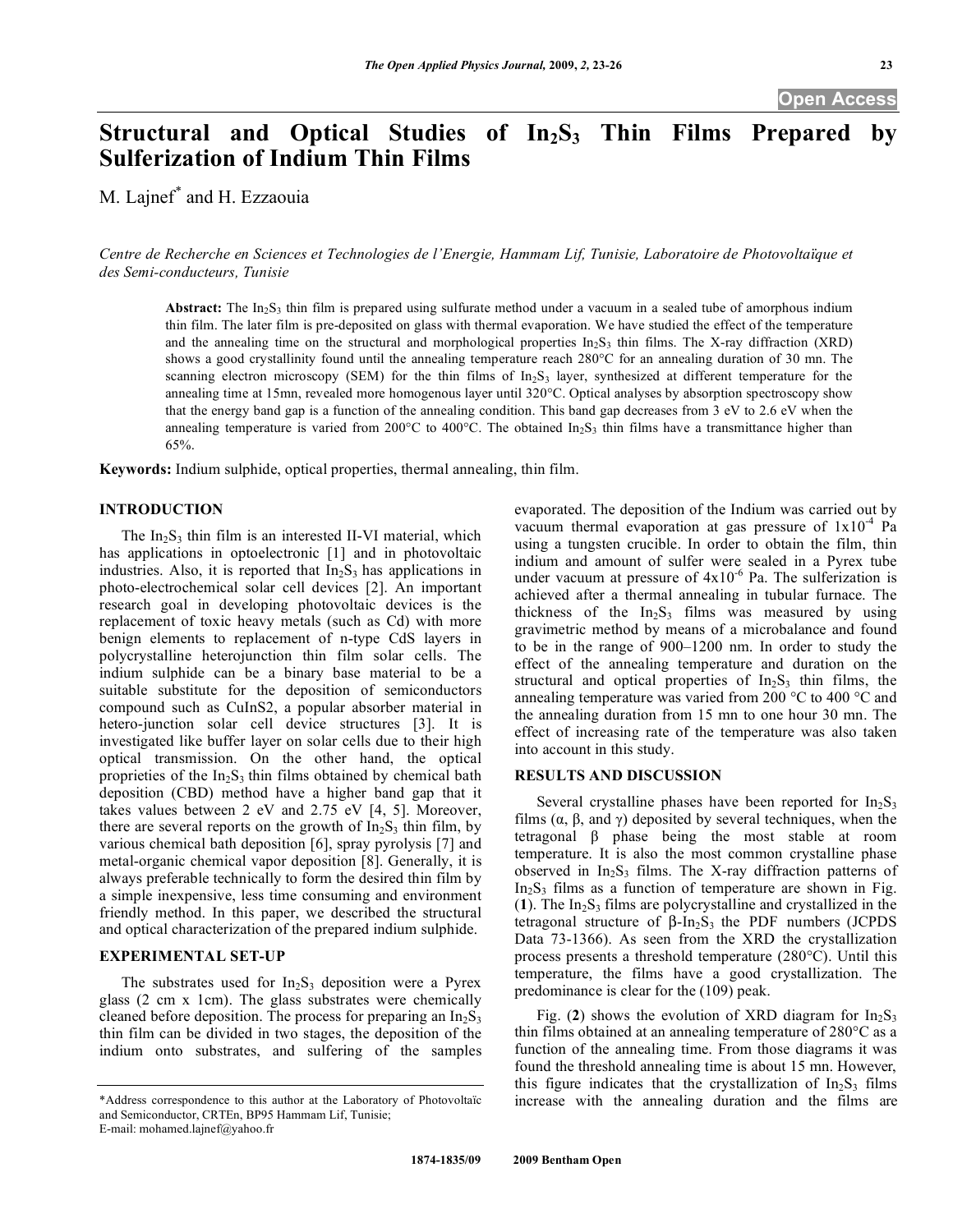

Fig. (1). X-ray pattern of  $In<sub>2</sub>S<sub>3</sub>$  thin films are prepared at various substrate temperature with 45 mn annealing time.



Fig. (2). X-ray pattern of  $In_2S_3$  tin films are prepared at  $280^{\circ}$ C annealing temperature with various annealing times.

completely crystallized after 1h 30mn. We can qualitatively explain these results by using the critical optimization concept described by Vincett [9]. This author observes that the films deposited at low temperatures are a mixture of crystallized and amorphous regions. At the boiling point of the substance, the amorphous regions vaporize during the film growth. Furthermore, the diffusion in the bulk becomes relatively important at the optimal temperature and contributes to the filling of the lacunas created by the evaporation of the disordered regions. Consequently, the crystallinity improves leading to well-ordered and welloriented films.

 Fig. (**3**) shows the optical transmittance curves as function of the wavelength. The films present a high transmittance in the visible wavelength range (above 65%). Comparison between curves of Fig. (**3a**, **c**) show that the average optical transmittance increase as the pre-deposited indium thin film thickness decrease. The decrease of transmittance might be due to the stoichiometric deviation in the films. From Fig. (**3a**, **b**) it can be concluded that the increasing rate of the temperature doses not have a significant influence on the average optical transmittance.



**Fig. (3).** Optical transmission spectra of: (**a**) annealing rate 10°C/mn and 1 μm thickness (**b**) annealing rate 50°C/mn and 1 μm thickness (**c**) annealing rate 50°C/mn and 0.9 μm thickness.

The absorption coefficient  $(\alpha)$  is determined by the following equation:

$$
\alpha = \frac{1}{e} \ln \left( \frac{1}{T} \right) \tag{1}
$$

where *T* is transmittance and *e* is film thickness. The optical band gap (Eg) can be determined by the absorption coefficient  $(\alpha)$  and photon energy (E=hv) from:

$$
(\alpha E)^2 = A(hv - E_g) \tag{2}
$$

where A is a constant [10]. The band gap energy value Eg was determined from the spectra by extrapolation of the linear part of the curve. Results are shown in Fig. (**4**) where the  $(\alpha^*E)^2$  versus energy. The optical properties of In<sub>2</sub>S<sub>3</sub> films are restricted to their absorption spectra (Fig. **5**). For wavelength in the absorption edge region, we observe a shift towards high wavelengths. The dependence of the energy band gap with the annealing temperature shown in Fig. (**6**) depicts a decrease in the band gap value as a consequence of an increase of the thermal annealing temperature. Generally, the behavior of the energy band gap as a function of temperature suggests that there is structural transition (order–disorder transition) of  $In_2S_3$  thin films. Thus, the decrease of the energy band gap could be produced by an increase in the structural order induced during the structural change from amorphous to crystalline stable phase. On the other hand, several authors have observed a broadening of the optical band gap of  $In<sub>2</sub>S<sub>3</sub>$  thin films and they explain this behavior by the excess of sulfur in the film [11] or by the quantum size effect [12]. Moreover, the size of the grains constituting our films is more than 300 nm therefore the shift of the optical transmission threshold observed can not be induced by the quantum size effect. Furthermore, the study of EDAX of the thin films elaborated at low annealing temperature has shown that there are two types of grains, smaller ones that have proper ratios of  $In_2S_3$ , and greater ones that have an excess of sulfer. Then the evolution of the band gap value in our case can be explained by the sulfer excess.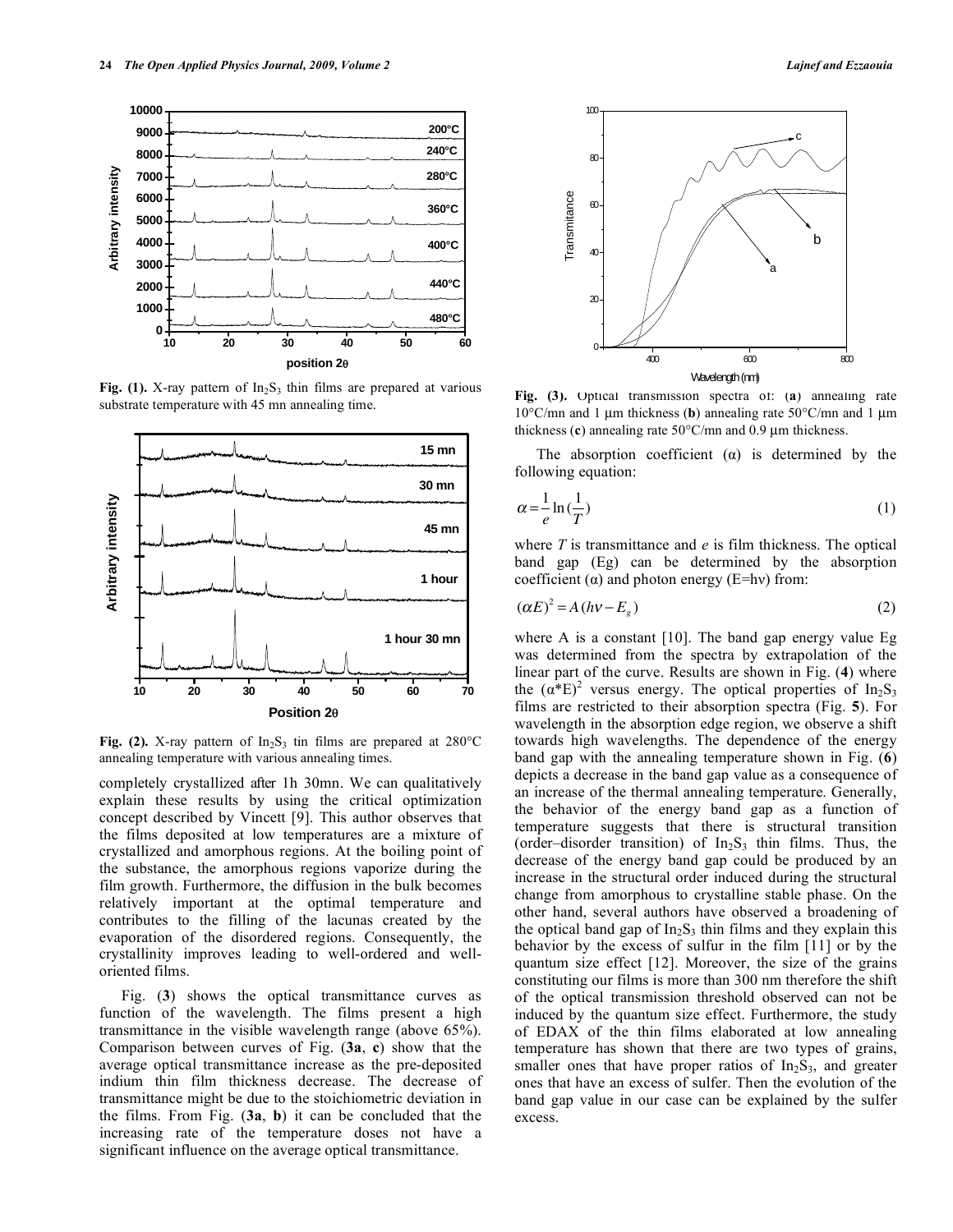

Fig. (4). Shows the relationship between  $(\alpha^*E)^2$  versus E for In<sub>2</sub>S<sub>3</sub> films annealed at 360 °C with 30mn duration of annealing.



**Fig. (5).** Shows the absorbance spectra as versus of annealing temperature with 30mn duration of annealing: (**a**) for 200°C, for (**b**) 240°C, (**c**) for 280°C, (**d**) for 320°C, (**e**) for 360°C and (**f**) for 380°C.



**Fig. (6).** Dependence on annealing temperature of direct energy band gaps of  $In<sub>2</sub>S<sub>3</sub>$  films for 30mn duration of annealing.

 Fig. (**7**) shows SEM micrographic surface views of the  $In_2S_3$  thin films prepared at different annealing temperatures. We can see that the surface morphology of  $In_2S_3$  films change when changing the annealing temperature. In all cases we obtain continuous films consist of crystalline grains. For an annealing temperature of 200 °C (Fig. **7a**) the film appears with large grains with a large size distribution. By increasing the annealing temperature to 280 °C, the film (Fig. **7b**) presents plate-like grains. The large grains seem to disappear and very small particles appear when the temperature increase. The last remark remains valid for the sample images of Fig. (**7c**, **d**). For higher temperatures the surface is entirely covered by grains with a narrow size distribution. The XRD results are therefore confirmed by SEM imaging, the crystallization of  $In<sub>2</sub>S<sub>3</sub>$  films increase with the substrate temperature.







(**d**)



Fig. (7). SEM of In<sub>2</sub>S<sub>3</sub> films sulfurated from indium layer for 30mn and thermal treated: (**a**) at 200°C, (**b**) at 280°C, (**c**) at 320°C and (**d**) at 400°C.